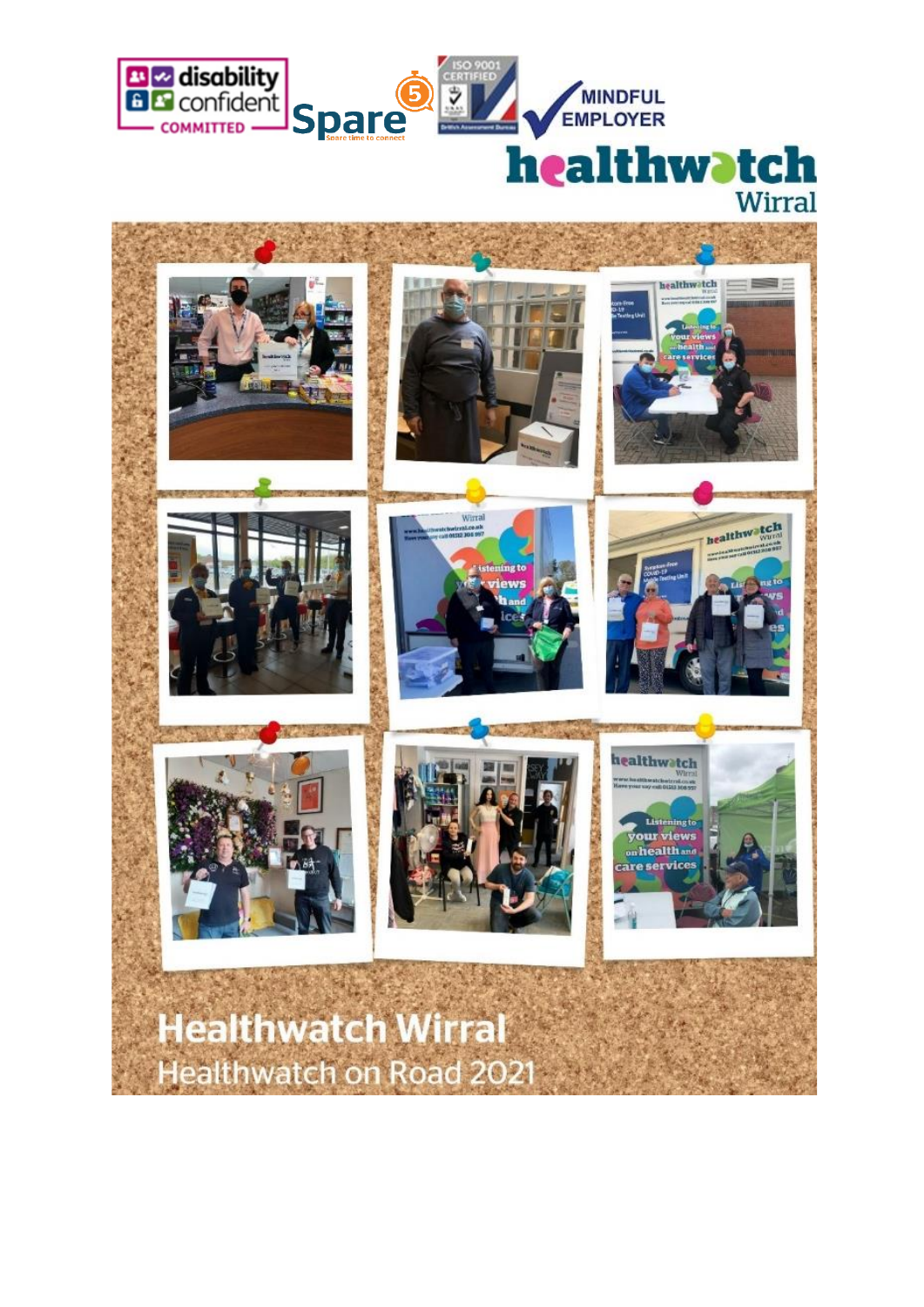# **Supporting Wirral Council with LFT Mobile Community Testing**

#### **6/30/2021**

*'Foundations of Quality Improvement should always have what patients tell us about their treatment and care at the heart of everything, as a system, that we plan and do. We must be able to evidence that all actions and decisions made come back to this, making certain that everyone feels respected, involved and valued at each and every part of the journey. We should all feel confident that we are either giving or receiving quality care.'*

**This report is to share Healthwatch Wirral methodology, support, and findings (including recommendations) of Lateral Flow Mobile Community Testing undertaken by Wirral Council in partnership with Healthwatch Wirral between April and June 2021.** 

*Healthwatch Wirral, Age UK Wirral, NHS England and ECIST, Wirral System*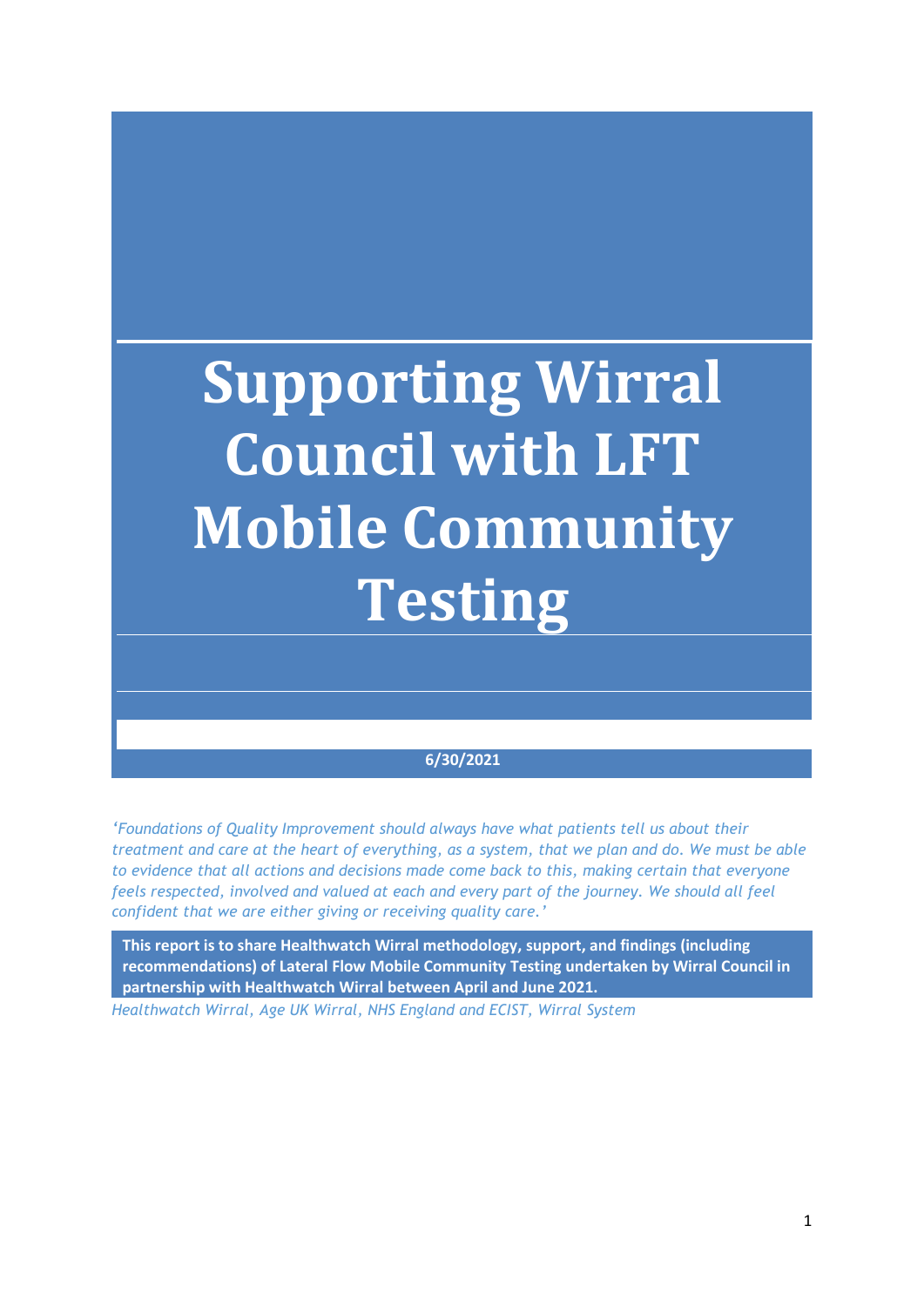

| <b>Contents</b>                                                                                                                      |        |
|--------------------------------------------------------------------------------------------------------------------------------------|--------|
| Foreword                                                                                                                             | Page 3 |
| Purpose                                                                                                                              | Page 3 |
| <b>Methodology</b>                                                                                                                   | Page 3 |
| <b>Findings and Recommendations</b>                                                                                                  | Page 5 |
| $\triangleright$ Communications and Education<br>$\triangleright$ Locations<br>$\triangleright$ Teams<br>$\triangleright$ Engagement |        |
| <b>Broader Engagement Findings</b>                                                                                                   | Page 6 |
| Issues relating to:                                                                                                                  |        |
| $\triangleright$ GPs<br>$\triangleright$ Hospital<br>$\triangleright$ Out of Hospital                                                |        |
| Social Value                                                                                                                         | Page 7 |
| Acknowledgements                                                                                                                     | Page 7 |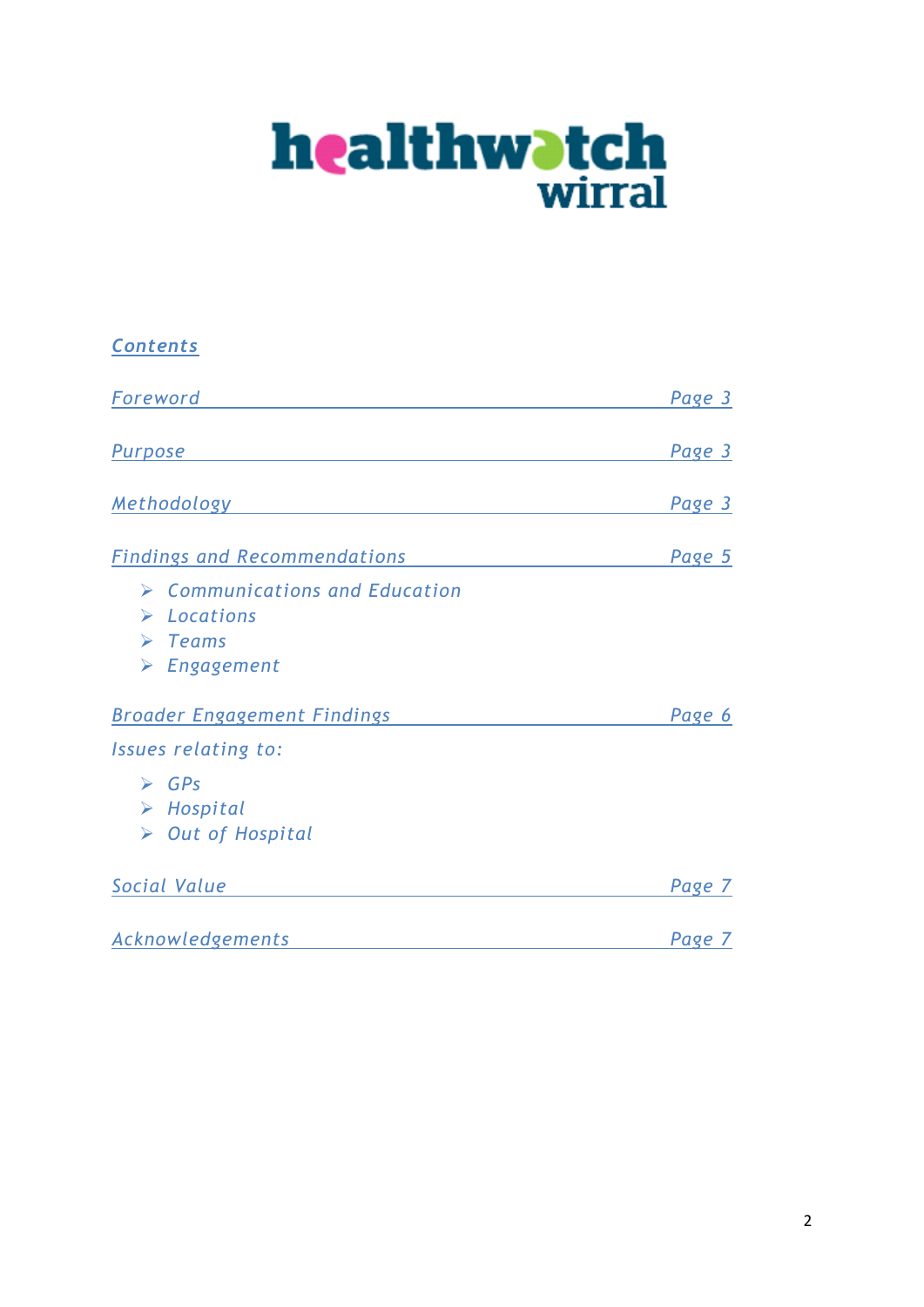#### *Foreword*

This Report has been compiled to feedback on the findings, by Healthwatch Wirral (HWW), in relation to Mobile 1 (HWW Van) when we supported the Mobile Community Testing between April and June 2021. It is a representation of the people, who used the service and staff who provide the service, we spoke with over the 3 months and should not be interpreted as being representative of everyone who lives, or works, in Wirral.

#### *Purpose*

The purpose of using HWW Van was to support, the initiative by Wirral Council, in the provision of Assisted Lateral Flow Tests (LFT) and the distribution of LFT Home Testing Kits via Mobile Units within communities; enabling Wirral residents to access testing much easier and closer to home and to support the Wirral agenda relating to inequalities.

#### *Methodology*

We had anticipated, and planned, a fortnight outreach in March 2020 using the Van to travel across Wirral to:-

- learn what services are available for people in our communities
- gather experiences and views from people about health and care
- share information/signpost people for support

In early March we recognised that, due to circumstances that were arising, this was not going to happen. Later in 2020 we, therefore, offered the use of the HWW Van to Wirral Council.

Working with Karen Boulger - Senior Manager – Organisational Design (Wirral Testing Lead for Wirral System), and her team, we shared the list of contacts that HWW have across Wirral, such as the big supermarket leaders and some clinical sites; and a timetable was quickly established – with some tweaks as things developed.

We met to have a trial run and to meet the teams. Mobile 1 (HWW) was the first van out. The Teams supported each other very well and the Connectors joined, daily. We arranged for other 3<sup>rd</sup> Sector organisations to support Mobile 1 such as Mencap, Wired, Barnardos, Wirral Change, Energy Projects Plus, Maternity Voices, Older People's Parliament and AgeUK.

Wirral Council team performed the Assisted Tests whilst HWW gave out the LFT kits. We encouraged people to take an 'on the spot' test to ensure they knew how to self-test, correctly. Community Connectors spoke with people that may have been missed as on some sites there were various exits and people sometimes left in different directions

One pack of 7 tests, per person, was to be given but more if the person said they lived in a larger household.

Whilst speaking with the public we also took advantage of the situation to encourage people to Spare 5 minutes to allow us to gain insight into their experiences during Covid.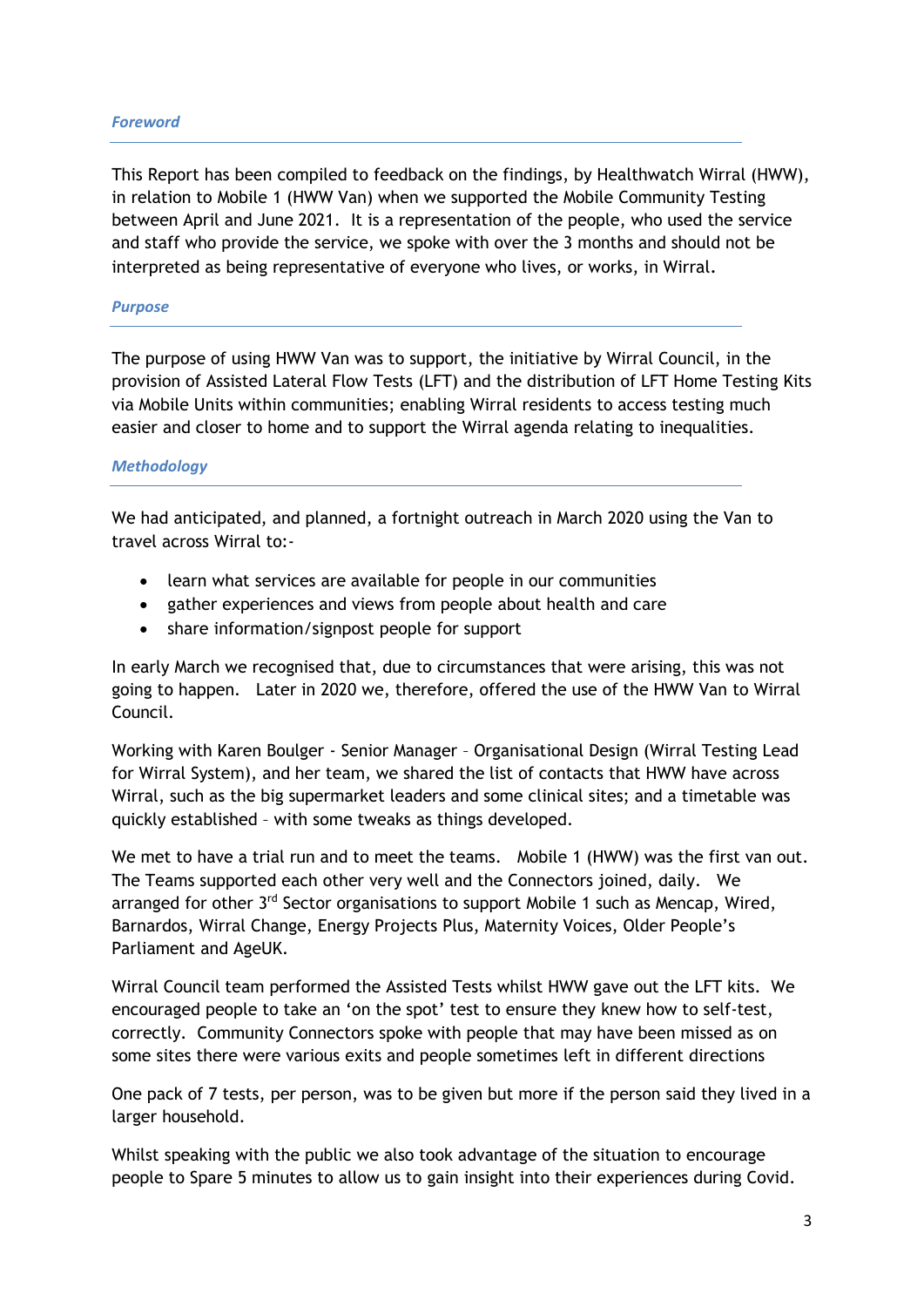Experiences ranged from difficulties accessing their GP and planned care in hospital - to food shopping, mental health and wellbeing and dilemmas over who to call e.g. 111, GP or just turn up at A&E.

Daily figures were collected on:

- ➢ How many people took an Assisted Test **1,861 tests were taken by Council team**
- ➢ How many people tested negative or positive **Council has this information**
- ➢ How many LFT kits were given out and to how many people **– 9,135 Home testing kits were given out**
- ➢ How many people, in total, did we engage with and support– **8,363 - we found out what mattered to people and gave wider information on services**.

A gazebo for HWW team to distribute the LFTs was put up daily next to the Van. Assisted Tests were taken behind a screen and processed inside the Van. There was plenty of room to lay out everything that was needed. Everything was kept separate so that we could assure all of the 'team' that, should a positive test be found, a full clean down of the area could be done and everyone was as safe as possible. PPE was worn at all times, and the necessary resources were made available such as visors and gloves, should a member of the public need them. We also ensured that the information was available in different languages, these were supplied by Wirral Change.

Insurance documents and Risk assessment for HWW were displayed on the Van and in the gazebo. The Risk assessment was amended as issues arose, such as high wind and ensuring that the gazebo was weighted down; or taken down should it become too blustery.

Protective and appropriate clothing was sourced. All staff were advised of who would be there on any given day and mobile numbers were exchanged for communication.

A process was drawn up so that if there were new HWW staff/vols supporting the Mobile Testing they would know exactly what to do on any given day. Each day, refreshments and toilets were located.

Information Leaflets on LFTs were given out and all staff spent time with people to promote confidence, reduce fear and ensure people were happy and understood what was happening during Testing. We signposted to Wirral InfoBank and the Connectors; if we identified a person who was lonely, or afraid, HWW dealt with wider issues relating to health and care and recorded their issues on HWW Feedback Centre.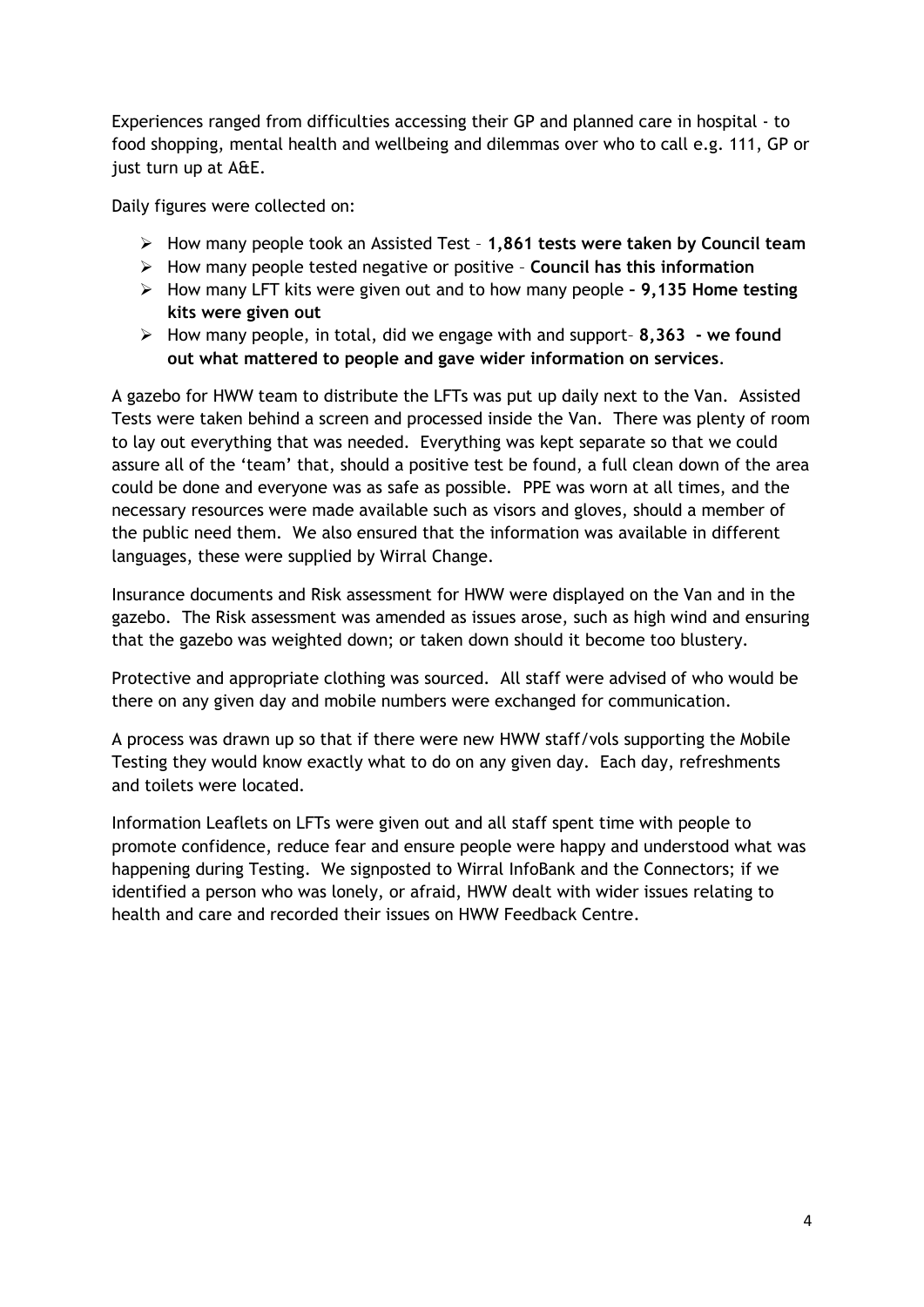# **Findings**

#### Education and Communication

- $\triangleright$  It was not clear what people should do if they did not get their results.
- $\triangleright$  People arrived at 4.30 (it was advertised that we would be on site until 5).
- $\triangleright$  Better communications informing people, who are double jabbed, of the importance of their continuing to test at least twice per week at home (or at a mobile site).
- ➢ HWW staff had to sometimes escort people to have an Assisted Test due to their fear and lack of understanding of when and where to be tested.
- $\triangleright$  People were still unclear when to take a PCR and/or LFT and whether they needed to book an appointment or just turn up.
- $\triangleright$  Encouraging people to test regularly is fundamental and Testing Sites that were linked to Vaccination Sites appeared to do better; this could be because Vaccination Staff were raising the public's awareness of the importance of regular testing as people were receiving their jabs.
- ➢ There was no clear understanding of whether Dom Care Agencies had a process for staff to be regularly tested. Dom Care Staff who attended the sites for a test said that they 'took it upon themselves'

## **Recommendations**

HWW would recommend that:-

#### Locations

- Mobile Testing continues, but it would be better to align with one store, or business, like Tescos. e.g. B&Q by Halfords, although a good spot, it is not in the direct walking route for people who are going back to their cars.
- Where possible, access Double aspect Sites where people can be tested and vaccinated appears to be a good option. Vaccinators, on the Birkenhead Medical Centre site, were encouraging those who were being jabbed to pick up their LFT kits before they left and to get an Assisted Test so that they fully understood how to self-test at home.
- In future comms, we should add 'close at 5pm but last test is 4.15' so that people are not disappointed. (some people were asked to come back the next day).

#### Teams

• Not all staff who were administering the tests were double jabbed. HWW would recommend that this should be a requirement of the role.

#### Engagement

• There were some really good examples of individual team members who went out of their way to motivate people to take a test – Mobile Testing Teams should engage with the public more to encourage uptake in testing.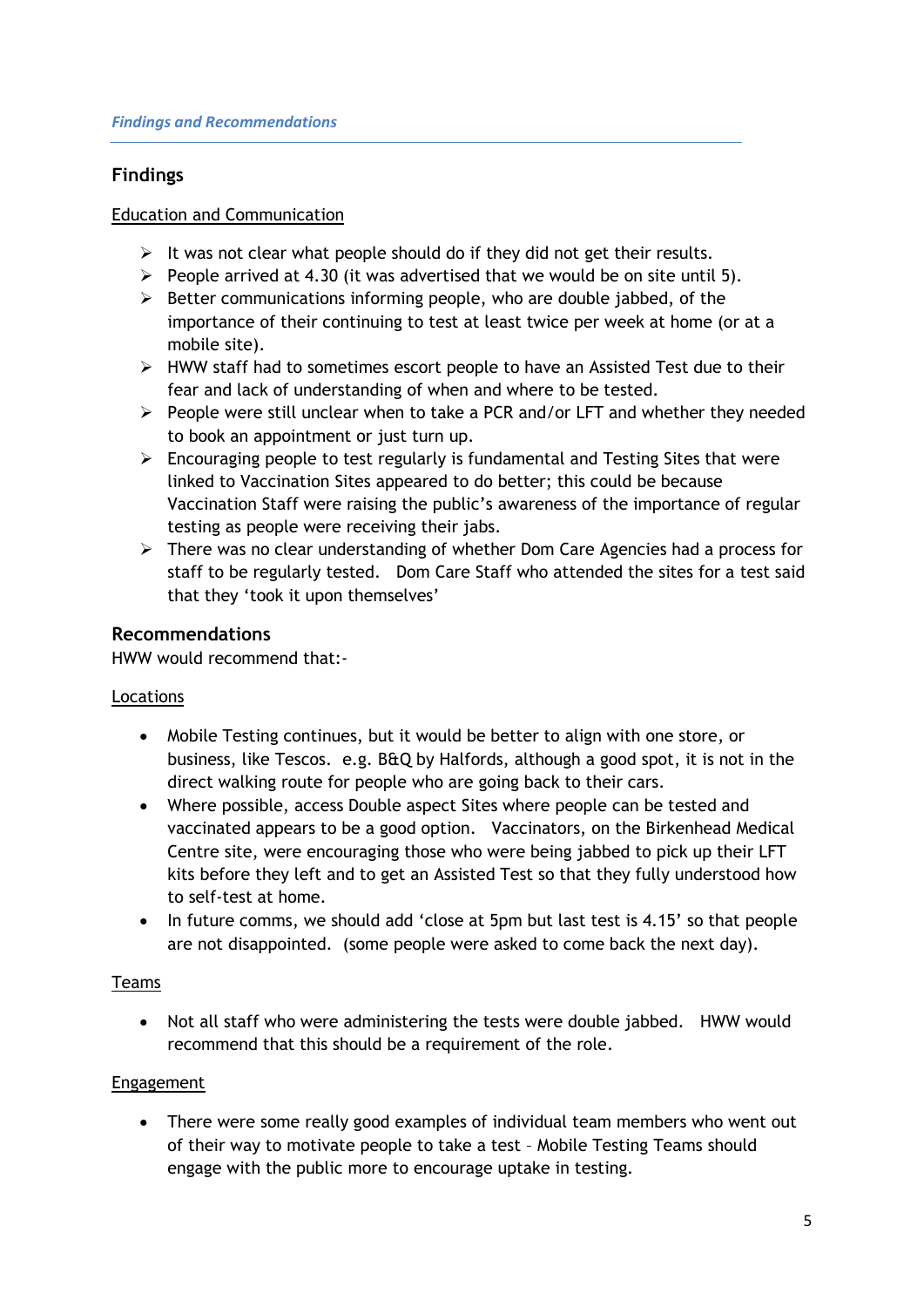# **Broader Feedback from the public**

Spare 5 by Making Every Contact Count MECC; we took the opportunity to speak with the public about the things that had worried them over 2020.

#### Issues relating to GPs and Primary care

- Accessing GPs came out as the top of their concerns.
- Delays in response to E-consult, obtaining an appointment (either face to face or virtual) and obtaining test results etc. were the 3 points that we heard the most.
- There appeared to be, in some cases, no contact from the GP when a person was discharged home following a stay in hospital.

### Issues relating to Hospital

- Discharge to home from hospital without the appropriate care in the community
- Transport home issues relating to discharge.
- Concerns about why a relative had been sent to a care home, not home? Not understanding what T2A or temporary care was and what would happen next.

#### Issues relating to out of hospital care

- There was no clear understanding of whether Dom Care Agencies had a process for staff to be regularly tested. Dom Care Staff who attended the sites for a test said that they 'took it upon themselves'.
- Concerns about why a relative had been sent to a care home, not home? Not understanding what T2A or temporary care was and what would happen next.
- There was no evidence that people who left hospital were given the appropriate information to self-help, to prevent re-admissions or attendances at A&E.

It is also worth noting that we received far more, than average, issues relating to dentistry and mental health. This information has been shared by HW Wirral at Committees, Group meetings and Covid response Cells.

#### Wider support including free resources given out

HW Wirral played a valuable role in providing information and education to the general public in relation to health and care in a wider sense. Every person who attended Mobile 1 (HWW van) received a free Home Testing Kit provided by the Council. HW Wirral provided a resource bag full of useful freebies such as hand sanitizers, anti-bac pens, notepads, weatherproof poncho, tissues. We also gave away face masks when necessary. The resource bags also contained information leaflets, such as:

- The NHS 111 First National leaflet
- Local Pathways leaflet to accessing healthcare and treatment copy below)
- Healthwatch Feedback Centre leaflet (the Feedback Centre partner brochure can be found on this link - <https://speakout.healthwatchwirral.co.uk/>).
- Testing and Vaccination leaflet to gather experiences